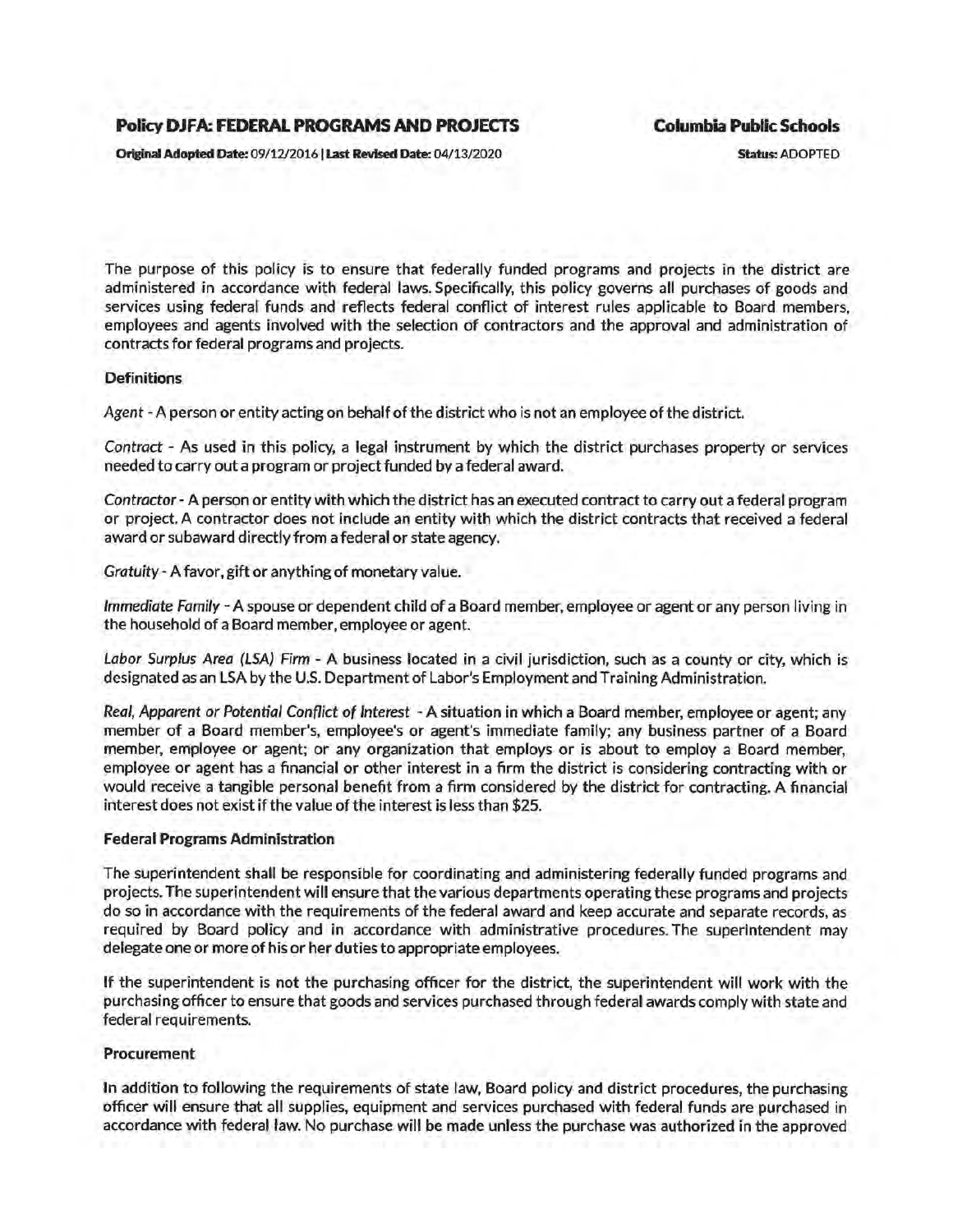budget for administration of the grant. Every purchase will be identified in district accounts in accordance with the federal program under which the purchase was made.

### Bids and Requests for Proposals

Bid specifications and requests for proposals will include a clear and accurate description of the technical requirements for the material, product or service desired and will identify all requirements and all other factors that will be used in evaluating bids or proposals.

Bid specifications will not contain features that unduly restrict competition. The description may include a statement of the qualitative nature of the material, product or service to be procured and, when necessary, must set forth those minimum essential characteristics and standards to which it must conform if it is to satisfy its intended use. Detailed product specifications should be avoided if at all possible. When it is impractical or uneconomical to make a clear and accurate description of the technical requirements, a "brand name or equivalent" description may be used to define the performance or other requirements. The specific features of the named brand that must be met must be clearly stated.

Contractors who develop or draft specification requirements, statements of work or invitations for bids or requests for proposals for the district must be excluded from bidding on the project.

Pursuant to federal law, the district will not use local or state geographical purchasing preferences when purchasing goods or services related to a federal contract. When making purchases with federal funds the district will:

1.Take all necessary affirmative steps to ensure that small businesses, minority businesses, women's business enterprises and LSA firms are used when possible. To that end, the district will:

Place qualified small businesses, minority businesses and women's business enterprises on solicitation lists.

- Solicit bids from small businesses, minority businesses and women's business enterprises when they are potential sources.
- Divide total project requirements into smaller tasks or quantities, when economically feasible, to permit maximum participation by small businesses, minority businesses and women's business enterprises. This provision shall not be used to artificially divide purchases to avoid bidding requirements or design bid specifications to favor a particular provider.
- Establish performance and delivery schedules that encourage small businesses, minority businesses and women's business enterprises to participate when doing so is conducive with the program or project.
- 2.Purchase only items that contain the highest practicable percentage of recovered materials, as defined by the Environmental Protection Agency (EPA), consistent with maintaining a satisfactory level of competition, where the purchase price of the item exceeds \$10,000 or the value of the quantity acquired during the preceding fiscal year exceeded \$10,000.

3.Use solid waste management services in a manner that maximizes energy and resource recovery.

4.Purchase, to the maximum extent practicable, domestic commodities and products.

The purchasing officer or designee may search state and federal surplus property offerings to determine whether any items the district needs are available at a lower cost without sacrificing quality.

### Contracts

When making purchases using federal funds, the district will not use a time and materials contract unless there is a determination that no other contract is suitable and the district includes a ceiling price and oversees the project to ensure efficiency.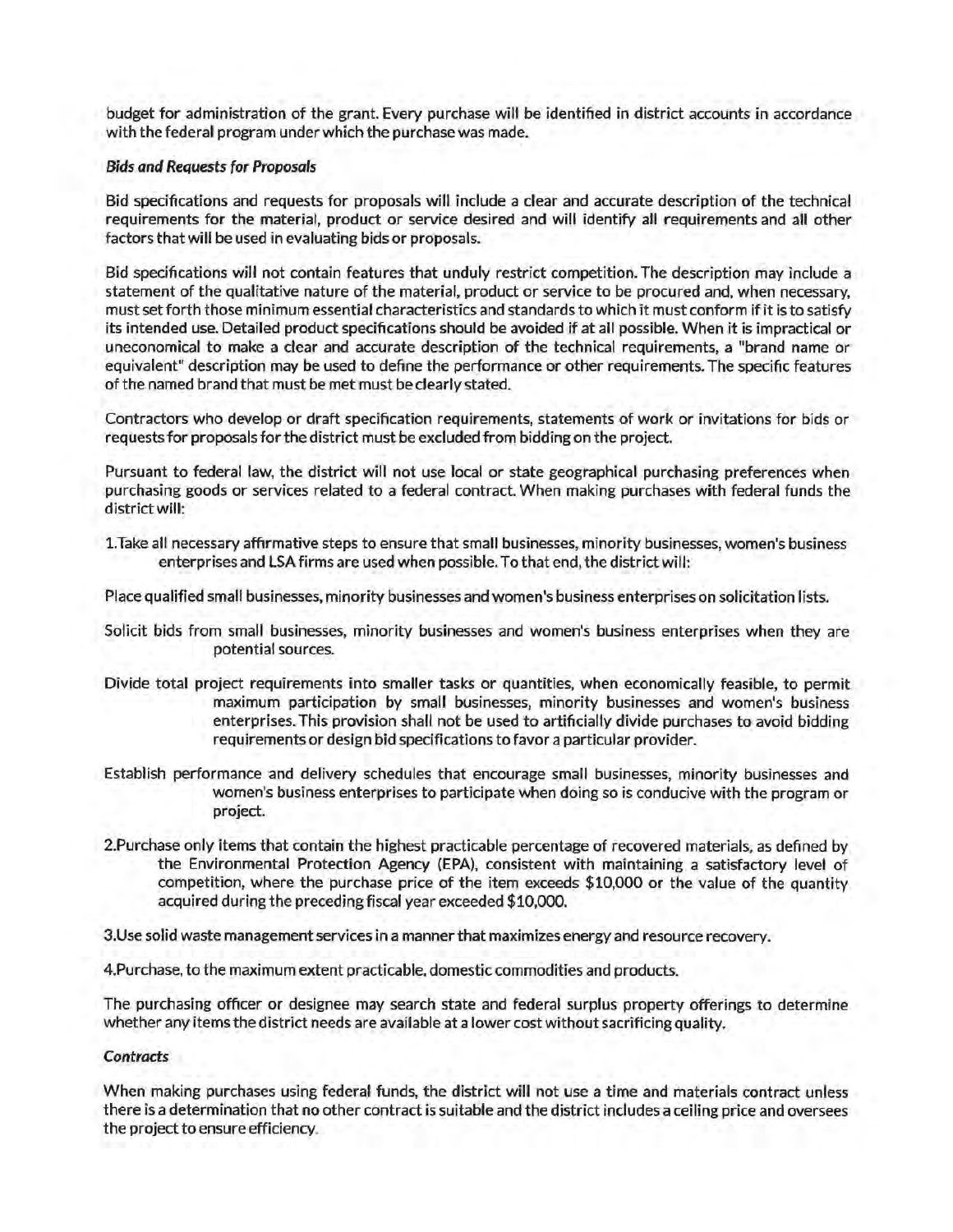The district may use value engineering clauses in contracts for construction projects of sufficient size to offer reasonable opportunities for cost reductions.

The purchasing officer or designee will resolve contract and procurement disputes in accordance with good administrative practice and sound business judgment. The purchasing officer is authorized to contact the district's legal counsel for assistance in resolving disputes.

## Titlel Comparability

Federal law requires districts to ensure that schools that receive Titlel funds receive the same level of services and resources from state and local funds as schools that do not receive Title! funds. If the district has school buildings with more than 100 students and more than one building for each grade span, the district is required to annually conduct a comparability study between buildings that receive Title I funds and have more than 100 students and buildings that do not receive Titlel funds and have more than 100 students. If all the district's schools receive Titlel funds, the district must determine that services are, taken as a whole, substantially comparable in each school. The district may meet these requirements by comparing either grade spans or schools. The district will establish comparability by ensuring:

1.That it has adopted a districtwide salary schedule;

2.Equivalence among schools in teachers. administrators and other staff; and

3.Equivalence among schools in the provision of curriculum materials and instructional supplies.

Alternatively, the superintendent or designee will complete an annual comparability study using the procedures and forms provided by the Department of Elementary and Secondary Education (DESE). If the superintendent or designee determines that services and resources are not comparable, the superintendent will notify the Board and take steps to rectify the situation.

The data collected and compiled in the determination of comparability will be retained in accordance with the Public School Records Retention Schedule. The district will provide DESE with the appropriate assurances that the district is in compliance with the federal law.

## Conflict of Interest

In addition to acting in accordance with Missouri laws governing conflicts of interest and financial disclosures, Board members, employees and agents participating in the procurement of property and services using federal funds must comply with federal requirements. In cases where federal requirements are more restrictive than state requirements, federal requirements will be followed.

- 1.Board members, employees and agents who are or may be involved in the selection, award or administration of a contract supported by a federal award will submit, in writing, any real, apparent or potential conflict of interest to the superintendent or designee or the Board secretary. The recipient of the report will forward any disclosures to the awarding state or federal agency in accordance with the reporting policy of the agency.
- 2.No Board member, employee or agent will participate in the selection, award or administration of a contract supported by a federal award if he or she has a real, apparent or potential conflict of interest.
- 3.Board members, employees and agents will not solicit or accept gratuities, favors or anything of monetary value from contractors, parties to subcontracts or any vendor who is attempting to be a contractor for a federal program or project, but may accept unsolicited gifts of nominal value. For the purposes of this policy, a gift of nominal value is defined as an unsolicited gift of \$25 or less.

## Consequences

Board members, employees and agents are required to immediately report any violation of this policy to the superintendent or Board president. In accordance with federal law, Board members, employees and agents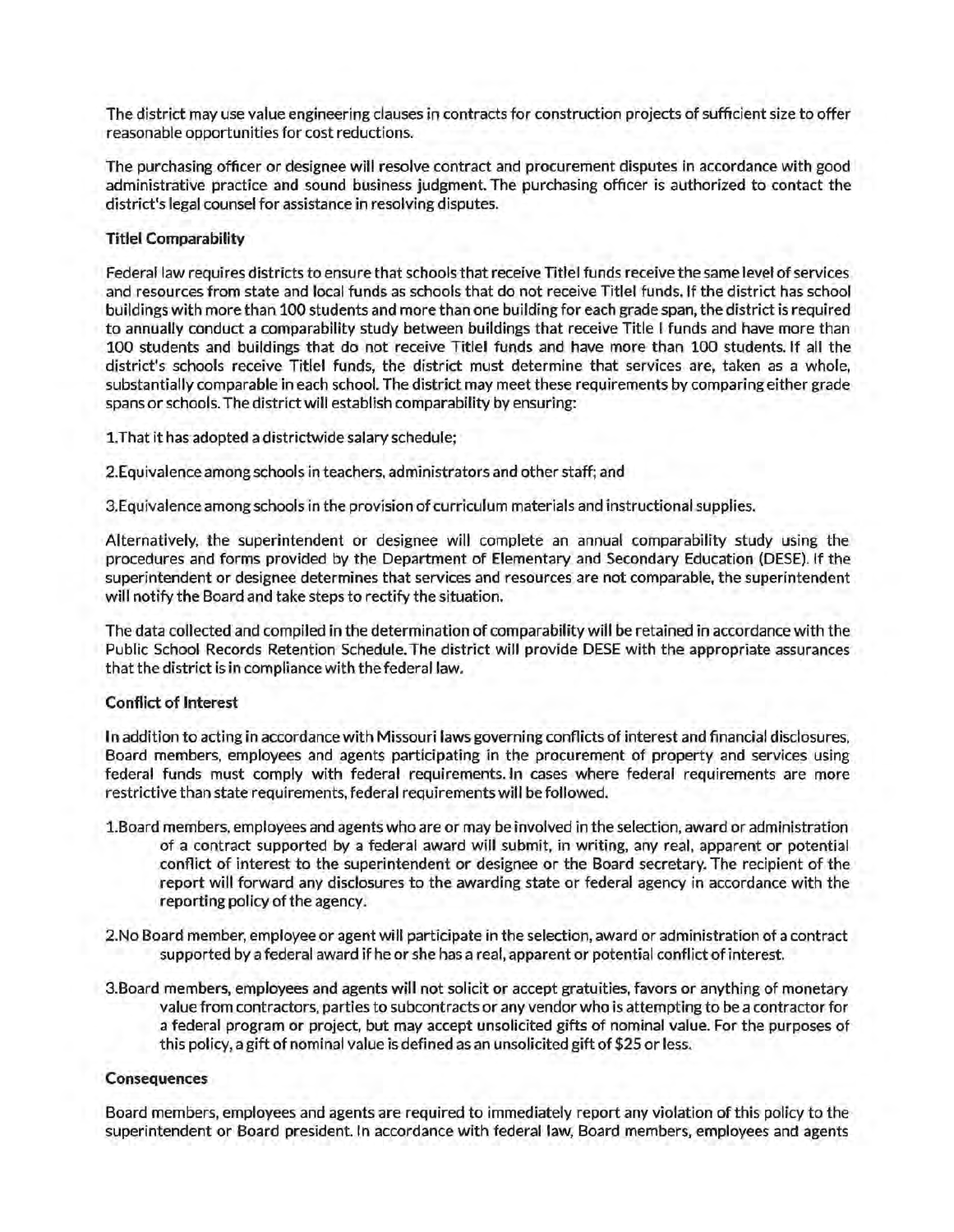will, within five days of the violation, report all violations of federal criminal law involving fraud, bribery or a gratuity violation potentially affecting the federal award, even if no charges have been filed, to the superintendent, designee or Board president. The superintendent, designee or Board president will submit information about the violation to the federal awarding entity and will contact the district's attorney for assistance in making that report. See 2C.F.R. §200.113.

Unless excused by the Board, Board members who violate the provisions of this policy will be prohibited from holding a Board office or representing the full Board as an official spokesperson or otherwise. Employees who violate this policy will be disciplined or terminated, and the district will reconsider and potentially end business relationships with agents who violate this policy. In addition, violations of this policy or the laws it references may be reported to law enforcement, the Missouri Ethics Commission, the Attorney General's Office or DESE and other applicable funding agencies.

\*\*\*\*\*\*

Note: The reader is encouraged to check the index located at the beginning of this section for other pertinent policies and to review administrative procedures and/or forms for related information.

Policy Reference Disclaimer: These references are not intended to be part of the policy itself, nor do they indicate the basis or authority for the board to enact this policy. Instead, they are provided as additional resources for those interested in the subject matter of the policy.

| <b>State Reference</b>         | <b>Description</b>      |
|--------------------------------|-------------------------|
| §§ 8.675-.687, RSMo.           | <b>State Statute</b>    |
| §§ 105.450-.458, RSMo.         | <b>State Statute</b>    |
| §§ 34.073-.080, .350.359, .375 | <b>State Statute</b>    |
| §§ 432.070-.080, RSMo.         | <b>State Statute</b>    |
| §§ 8.285-.291, RSMo.           | <b>State Statute</b>    |
| §162.301, RSMo                 | <b>State Statute</b>    |
| §170.041, RSMo                 | State Statute           |
| §171.181, RSMo.                | <b>State Statute</b>    |
| §285,530, RSMo.                | <b>State Statute</b>    |
| §292.675, RSMo.                | <b>State Statute</b>    |
| §393.310, RSMo.                | <b>State Statute</b>    |
| 5 C.S.R. 30-4.030              | <b>State Regulation</b> |

# **Federal Reference**

2 C.F.R. § 200.22,.23,.38,. 92,.112,.113,.317,.318, 20 u.s.c. § 6321

### **Description**

Federal Regulation

Elementary and Secondary Education Act